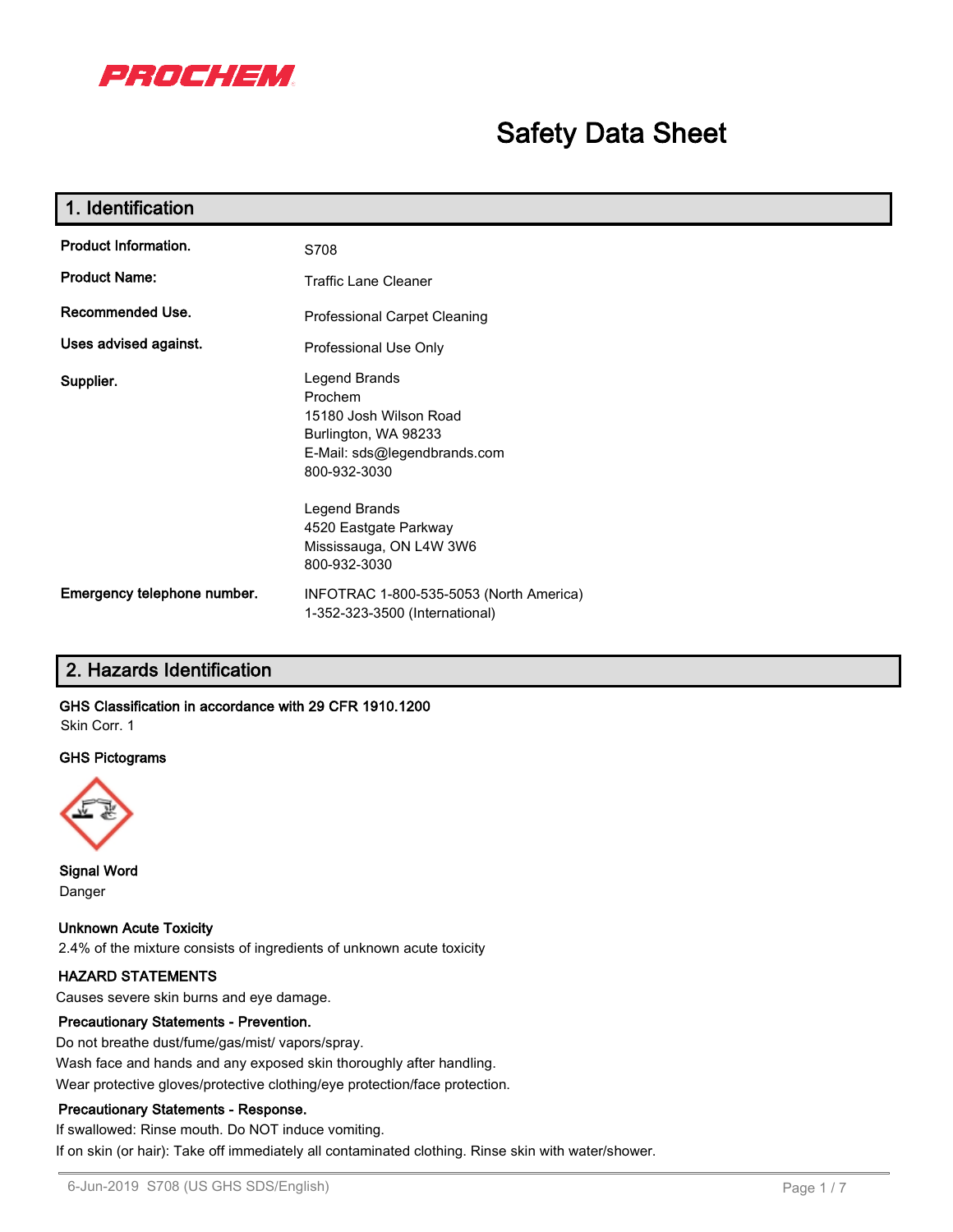If inhaled: Remove person to fresh air and keep comfortable for breathing.

If in eyes: Rinse cautiously with water for several minutes. Remove contact lenses, if present and easy

to do. Continue rinsing.

Immediately call a poison center/doctor.

Wash contaminated clothing before reuse.

## **Precautionary Statements - Storage.**

Store locked up.

## **Precautionary Statements - Disposal.**

Dispose of contents in accordance with local/regional/national/international regulations.

# **3. Composition/Information on Ingredients**

| <b>Chemical Name</b>           | CAS-No.    | Wt. %       |
|--------------------------------|------------|-------------|
| 2-(2-BUTOXYETHOXY)ETHANOL      | 112-34-5   | $2.5 - 10$  |
| SODIUM TRIPOLYPHOSPHATE        | 7758-29-4  | $2.5 - 10$  |
| Alcohols, C10-14, ethoxylated  | 66455-15-0 | $2.5 - 10$  |
| Decyl phenoxybenzenedisulfonic | 36445-71-3 | $1.0 - 2.5$ |
| Sodium carbonate               | 497-19-8   | $1.0 - 2.5$ |
| Ethoxylated C12-16 Alcohols    | 68551-12-2 | $0.1 - 1.0$ |

The exact percentage (concentration) of composition has been withheld as a trade secret.

# **4. First-aid Measures**

#### **Description of first-aid measures.**

#### **General advice.**

Call a physician if irritation develops or persists. Immediate medical attention is required. Show this safety data sheet to the doctor in attendance.

#### **Inhalation.**

Move to fresh air. If symptoms persist, call a physician. If not breathing, give artificial respiration.

#### **Skin contact.**

Wash off immediately with soap and plenty of water. Remove all contaminated clothes and shoes. Call a physician immediately.

#### **Eye contact.**

Rinse thoroughly with plenty of water for at least 15 minutes and consult a physician. Remove contact lenses, if present.

#### **Ingestion.**

Do NOT induce vomiting. Never give anything by mouth to an unconscious person. Call a physician immediately. Gently wipe or rinse the inside of the mouth with water.

#### **Symptoms.**

See Section 2.2, Label Elements and/or Section 11, Toxicological effects.

## **Notes to physician.**

Treat symptomatically.

# **5. Fire-fighting Measures**

# **Extinguishing media.**

#### **Suitable extinguishing media.**

Use extinguishing measures that are appropriate to local circumstances and the surrounding environment. Use water spray, fog, Carbon dioxide (CO<sub>2</sub>), foam or dry chemical.

#### **Extinguishing media which shall not be used for safety reasons.**

Use extinguishing measures that are appropriate to local circumstances and the surrounding environment. Use water spray, fog, Carbon dioxide (CO<sub>2</sub>), foam or dry chemical.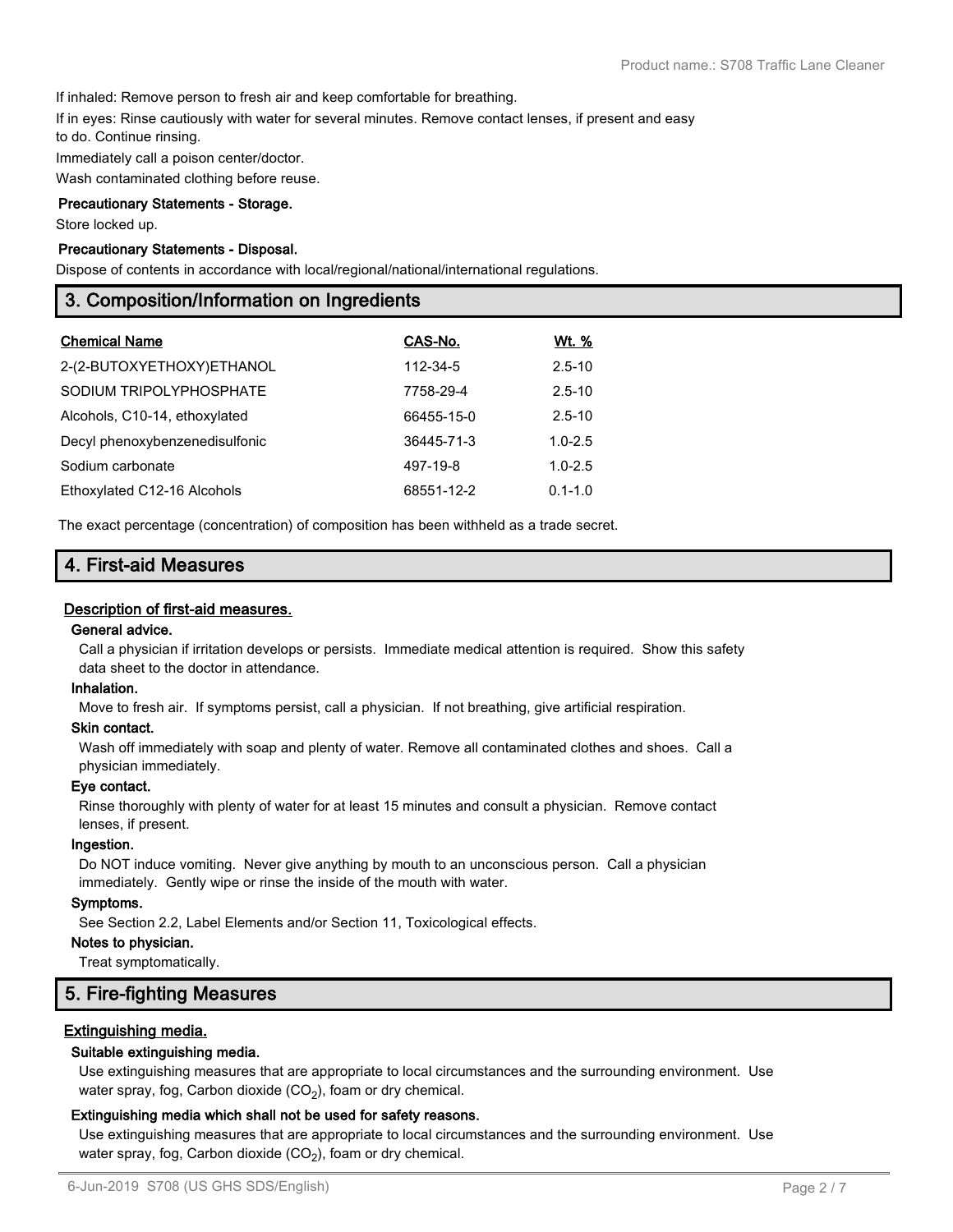#### **Special hazards arising from the substance or mixture.**

Use extinguishing measures that are appropriate to local circumstances and the surrounding environment. Use water spray, fog, Carbon dioxide (CO $_2$ ), foam or dry chemical.

## **Advice for firefighters.**

Use extinguishing measures that are appropriate to local circumstances and the surrounding environment. Use water spray, fog, Carbon dioxide (CO $_2$ ), foam or dry chemical.

# **6. Accidental Release Measures**

#### **Personal precautions, protective equipment and emergency procedures.**

#### **Personal precautions.**

Avoid contact with skin, eyes and clothing. Ensure adequate ventilation, especially in confined areas. Do not breathe vapors or spray mist.

#### **Advice for emergency responders.**

Use personal protection recommended in Section 8.

#### **Environmental precautions.**

Prevent further leakage or spillage if safe to do so. Do not allow material to contaminate ground water system. Prevent product from entering drains. See Section 12 for additional Ecological information.

#### **Methods and materials for containment and cleaning up.**

#### **Methods for Containment.**

Prevent further leakage or spillage if safe to do so. Pick up and transfer to properly labeled containers. Use personal protective equipment.

#### **Methods for cleaning up.**

Use personal protective equipment as required.

#### **Reference to other sections.**

See section 8 for more information.

# **7. Handling and Storage**

# **Conditions for safe storage, including any incompatibilities.**

## **Advice on safe handling.**

Handle in accordance with good industrial hygiene and safety practice. Wash hands before breaks and immediately after handling the product.

#### **Hygiene measures.**

See section 7 for more information.

#### **Storage Conditions.**

Keep containers tightly closed in a cool, well-ventilated place. Store in original container.

# **8. Exposure Controls/Personal Protection**

| Ingredients with Occupational Exposure Limits |                      |                       |                     |                         |  |
|-----------------------------------------------|----------------------|-----------------------|---------------------|-------------------------|--|
| <b>Chemical Name</b>                          | <b>ACGIH TLV-TWA</b> | <b>ACGIH-TLV STEL</b> | <b>OSHA PEL-TWA</b> | <b>OSHA PEL-CEILING</b> |  |
| 2-(2-BUTOXYETHOXY)ETHANOL                     | $10$ ppm             | N.E                   | N.E.                | N.E                     |  |

**TLV = Threshold Limit Value TWA = Time Weighted Average PEL = Permissible Exposure Limit STEL = Short-Term Exposure Limit N.E. = Not Established**

#### **Engineering Measures.**

Ensure adequate ventilation, especially in confined areas. Showers, eyewash stations, and ventilation systems.

#### **Personal protective equipment.**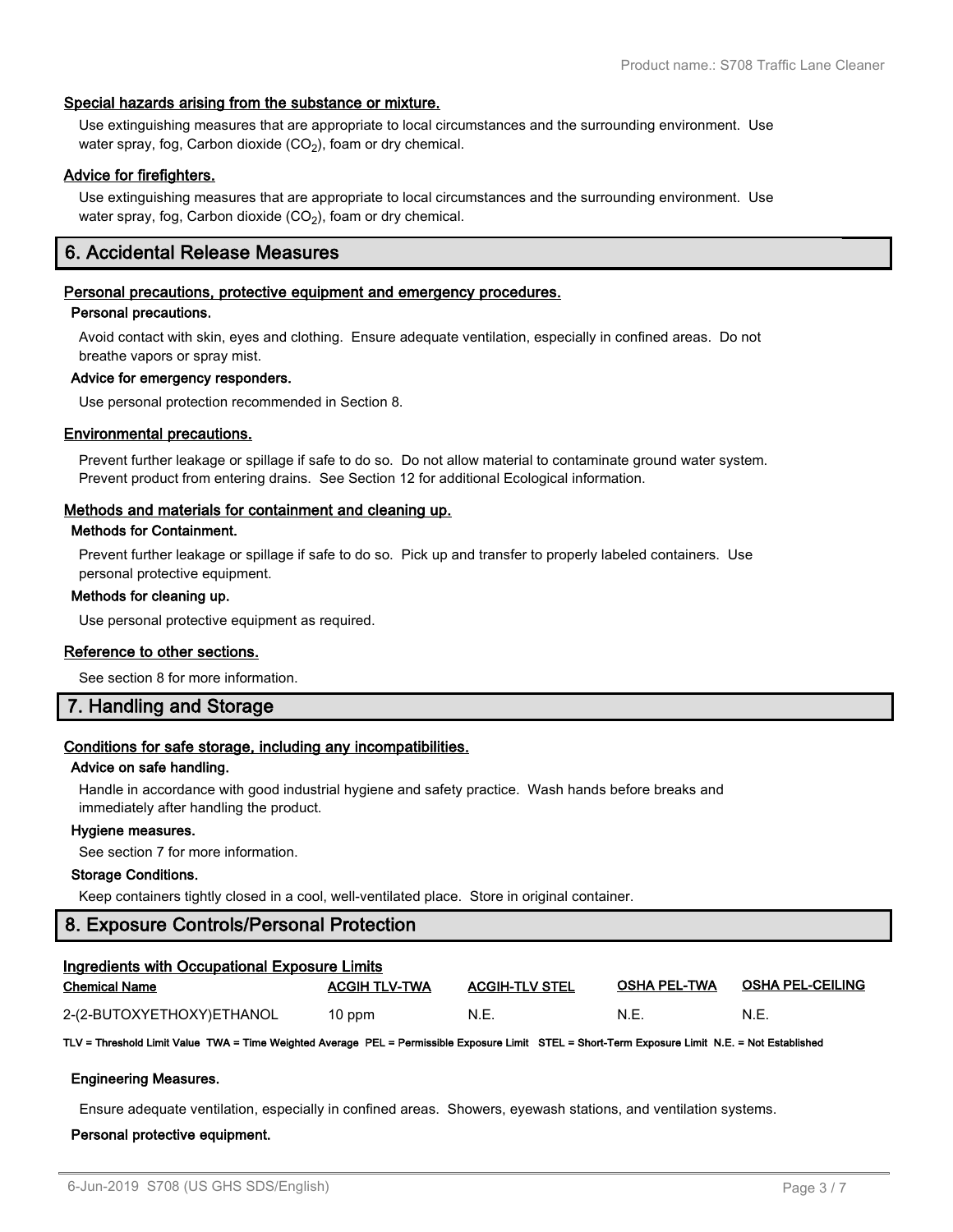# **Eye/Face Protection.**

Safety glasses with side-shields.

# **Skin and body protection.**

Wear impervious rubber clothing if needed to prevent contact with liquid material. Wear suitable protective clothing.

## **Respiratory protection.**

In case of insufficient ventilation wear suitable respiratory equipment.

## **Hygiene measures.**

See section 7 for more information.

# **9. Physical and chemical properties.**

# **Information on basic physical and chemical properties.**

| <b>Physical state</b>                     | Liquid                   |
|-------------------------------------------|--------------------------|
| Appearance                                | Clear                    |
| Color                                     | Light green              |
| Odor                                      | Mint                     |
| <b>Odor Threshold</b>                     | No Information           |
| рH                                        | 12.7                     |
| Melting/freezing point., °C (°F)          | No Information           |
| Flash Point., °C (°F)                     | 83 (181.40)              |
| Boiling point/boiling range., °C (°F)     | 100 - 230 (212 - 446)    |
| <b>Evaporation rate</b>                   | No Information Available |
| <b>Explosive properties.</b>              | No Information           |
| Vapor pressure.                           | No Information           |
| Vapor density.                            | No Information           |
| Specific Gravity. (g/cm <sup>3</sup> )    | 1.080                    |
| Water solubility.                         | Soluble                  |
| Partition coefficient.                    | No Information           |
| Autoignition temperature., °C             | No Information           |
| Decomposition Temperature °C.             | No Information           |
| Viscosity, kinematic.                     | No Information           |
| Other information.                        |                          |
| Volatile organic compounds (VOC) content. | $0\%$                    |
| Density, Ib/gal                           | No Information           |

# **10. Stability and Reactivity**

# **Reactivity.**

Stable under normal conditions.

# **Chemical stability.**

Stable under recommended storage conditions.

# **Possibility of hazardous reactions.**

None known based on information supplied.

# **Conditions to Avoid.**

Direct sources of heat.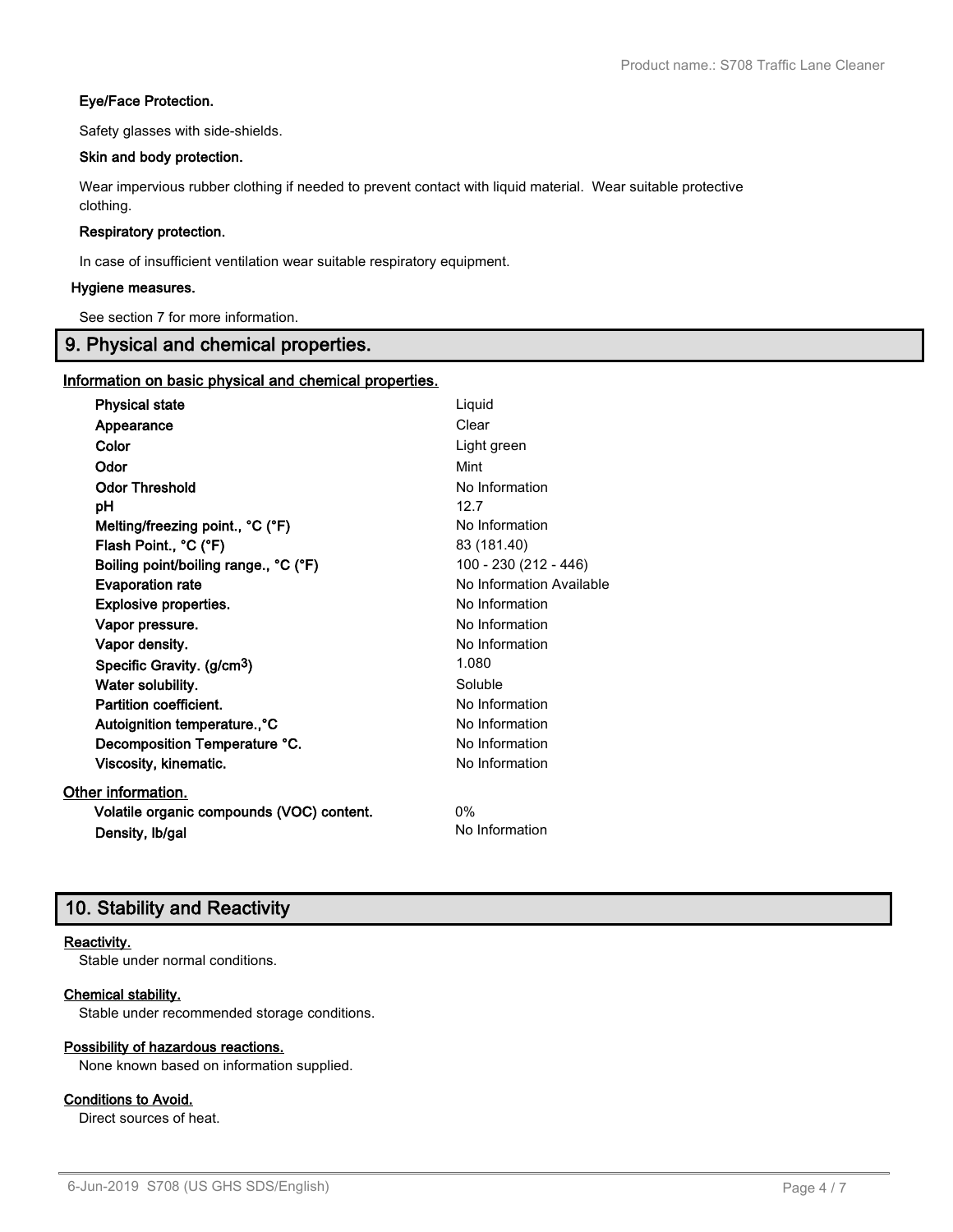# **Incompatible Materials.**

Aldehydes. Ketones. Sodium hypochlorite. Acids. Alcohols. Oxidizing agents.

#### **Hazardous Decomposition Products.**

None known.

# **11. Toxicological Information**

# **Information on toxicological effects.**

# **Acute toxicity.**

**Product Information**

# No Information

# **The following values are calculated based on chapter 3.1 of the GHS document.**

| ATEmix (oral)                   | 31,761.9 mg/kg |
|---------------------------------|----------------|
| ATEmix (dermal)                 | 17,242.7 mg/kg |
| ATEmix (inhalation - dust/mist) | 23.38 mg/l     |

# **Component Information.**

| CAS-No.    | <b>Chemical Name</b>           | LD50 Oral | LD50 Dermal | <b>LC50 Inhalation</b>     |
|------------|--------------------------------|-----------|-------------|----------------------------|
| 112-34-5   | 2-(2-BUTOXYETHOXY)ETHANOL      | 0.000     | 2700 mg/kg  | 0.000 (Gas/Mist)           |
|            |                                |           | Rabbit      |                            |
| 7758-29-4  | SODIUM TRIPOLYPHOSPHATE        | 0.000     | N.I.        | 0.000 (Gas/Mist)           |
| 66455-15-0 | Alcohols, C10-14, ethoxylated  | 0.000     | N.I.        | 0.000 (Gas/Mist)           |
| 36445-71-3 | Decyl phenoxybenzenedisulfonic | 0.000     | >1000 mg/kg | 0.000 (Gas/Mist)           |
|            |                                |           | Rabbit      |                            |
| 497-19-8   | Sodium carbonate               | 0.000     | 2002        | 0.8 mg/l Guinea pig (Dust) |
| 68551-12-2 | Ethoxylated C12-16 Alcohols    | 0.000     | N.I.        | 0.000 (Gas/Mist)           |
|            |                                |           |             |                            |

## N.I. = No Information

#### **Skin corrosion/irritation.**

No Information

# **Eye damage/irritation.**

No Information

# **Respiratory or skin sensitization.**

No Information

# **Ingestion.**

No Information

# **Germ cell mutagenicity.**

No Information

# **Carcinogenicity.**

No Information

# **Reproductive toxicity.**

No Information

# **Specific target organ systemic toxicity (single exposure).**

No Information

#### **Specific target organ systemic toxicity (repeated exposure).** No Information

# **Aspiration hazard.**

No Information

#### **Primary Route(s) of Entry**

No Information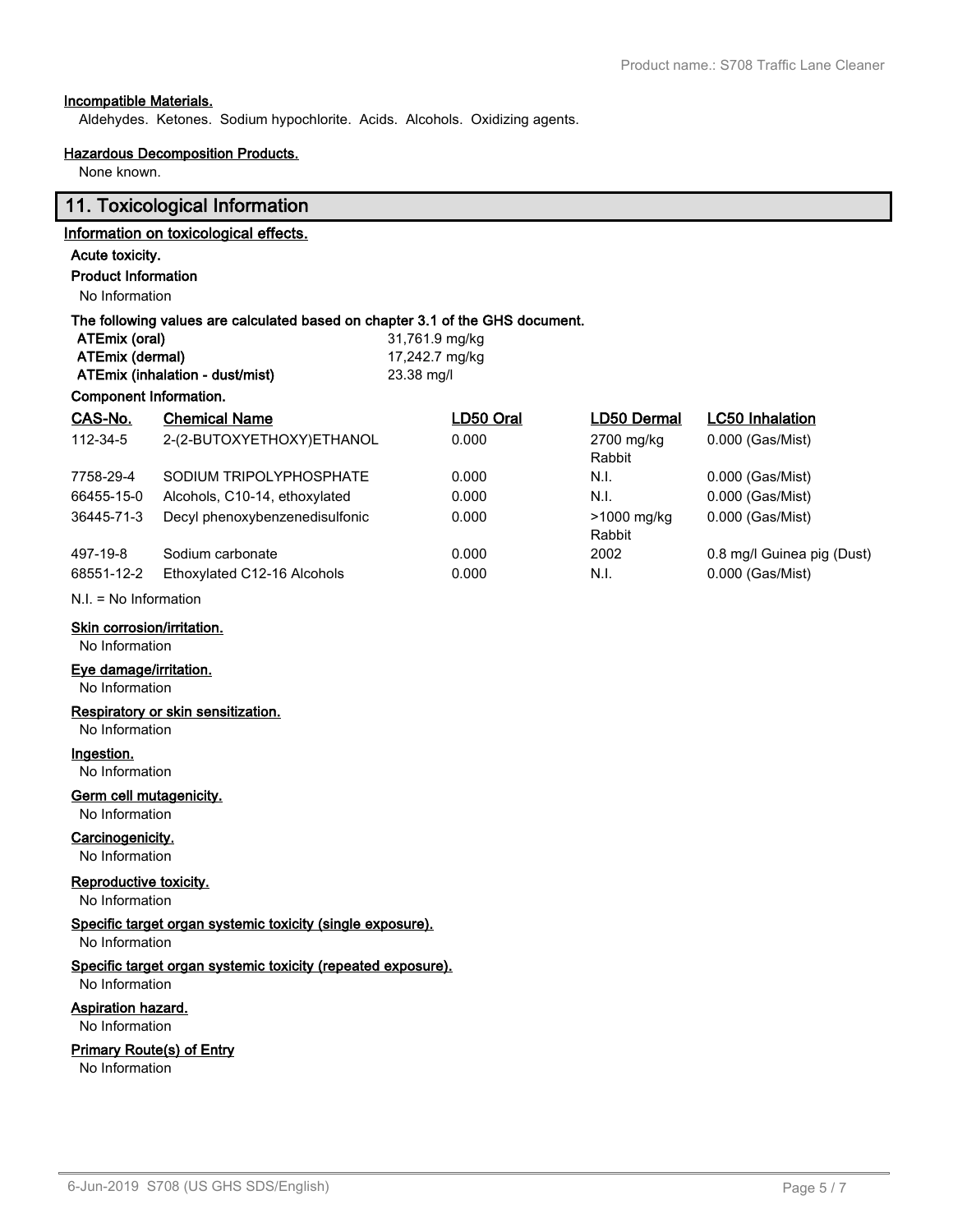# **12. Ecological Information**

# **Toxicity.**

9.98000 % of mixture consists of components of unknown hazards to the aquatic environment.

## **Ecotoxicity effects.**

| <b>Chemical Name</b>                             | Toxicity to algae                              | <b>Toxicity to fish</b>                                                                        | Toxicity to daphnia and other<br>aquatic invertebrates             |
|--------------------------------------------------|------------------------------------------------|------------------------------------------------------------------------------------------------|--------------------------------------------------------------------|
| 2-(2-BUTOXYETHOXY)<br><b>ETHANOL</b><br>112-34-5 | EC50 96 h Desmodesmus<br>subspicatus >100 mg/L | 1300 mg/L                                                                                      | LC50 96 h Lepomis macrochirus EC50 48 h Daphnia magna >100<br>mq/L |
| Sodium carbonate<br>497-19-8                     |                                                | LC50 96 h Lepomis macrochirus<br>300 mg/L, LC50 96 h<br>Pimephales promelas 310 - 1220<br>mq/L | EC50 48 h Daphnia magna 265<br>mg/L                                |

# **Persistence and degradability.**

No data are available on the product itself.

# **Bioaccumulative potential.**

Discharge into the environment must be avoided.

# **Mobility in soil.**

No information

# **Other adverse effects.**

No information

# **13. Disposal Considerations**

# **Waste Disposal Guidance.**

Disposal should be in accordance with applicable regional, national and local laws and regulations.

# **14. Transport Information**

# **DOT**

| <b>Hazard Class:</b> | Not regulated |
|----------------------|---------------|
| <b>IMDG</b>          |               |
| <b>Hazard Class:</b> | Not regulated |
| <b>IATA</b>          | Not regulated |

# **15. Regulatory Information**

# **International Inventories:**

| <b>TSCA</b>          | Complies |
|----------------------|----------|
| <b>DSL</b>           | Complies |
| <b>EINECS/ELINCS</b> |          |
| <b>ENCS</b>          |          |
| <b>IECSC</b>         |          |
| <b>KECI</b>          |          |
| <b>PICCS</b>         |          |
| <b>AICS</b>          |          |
| <b>NZIoC</b>         |          |
| TCSI                 |          |